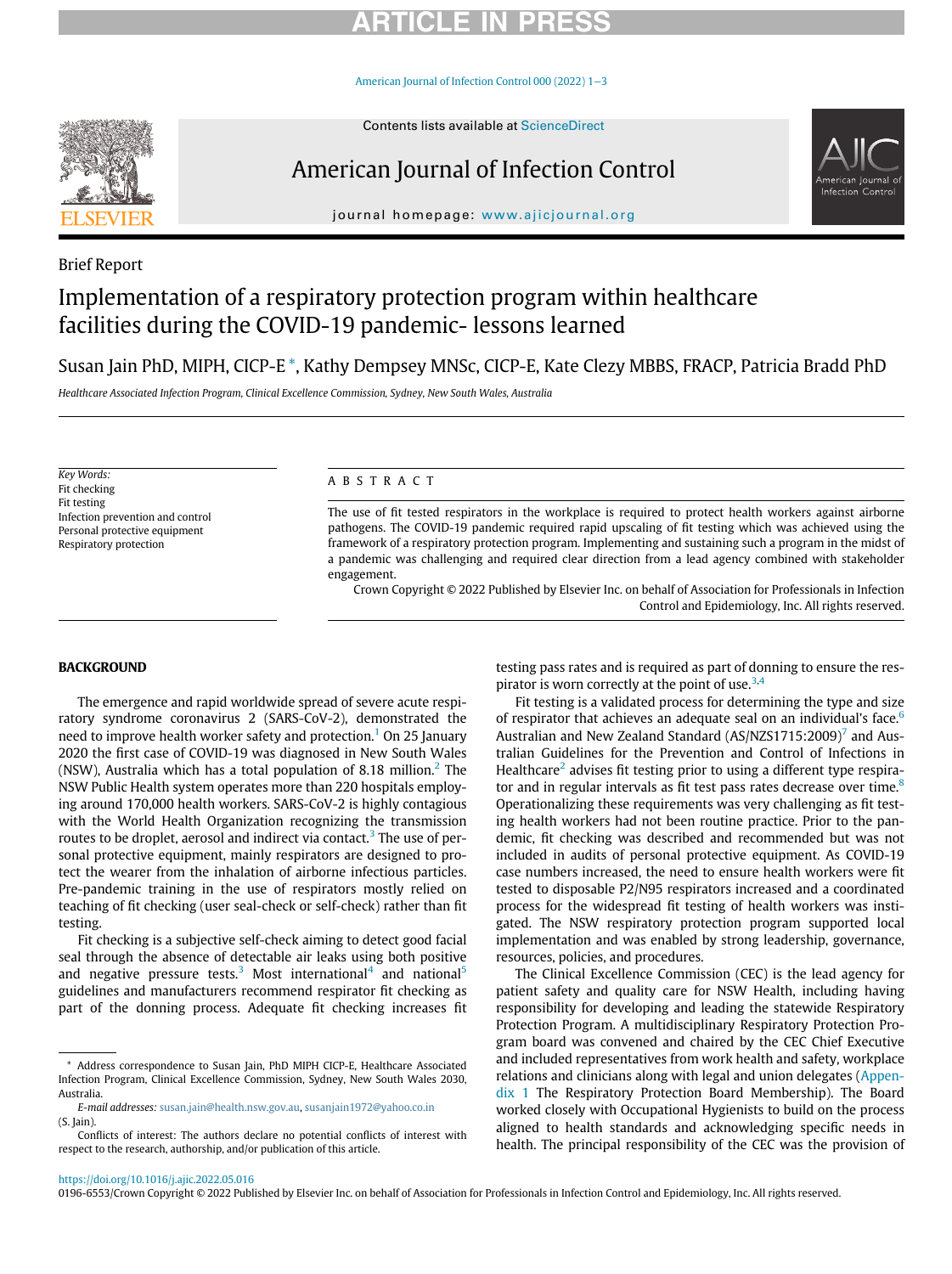# **RTICLE IN**

<span id="page-1-0"></span>2 S. Jain et al. / American Journal of Infection Control 00 (2022) 1−3



Fig 1. Total number of fit tests performed in NSW 2021.

strategic advice and guidance on implementation, monitoring, and outcomes of the NSW Respiratory Protection Program.

# CHALLENGES OF IMPLEMENTING A STATEWIDE FIT TESTING PROGRAM DURING A PANDEMIC

The NSW Health COVID-19 response included collaboration and support from multiple agencies including NSW Health facilities, procurement and supply chains, relevant education and training bodies, Safety and Governance directors, residential aged care facilities and Ambulance services. Whilst there was certain level of preparedness for a possible influenza pandemic, the uncertainty about the impact of this novel virus, lack of effective antiviral therapy and vaccination coupled with conflicting views on transmission dynamics created significant challenges to a standardized approach to control and containment measures. Other challenges included health workers knowledge, skills, and confidence in existing infection prevention and control strategies, uncertainty on the significance of droplet vs aerosol transmission of SARS CoV-2, and the need to measure and remediate air flow and ventilation within health facilities.

During the early part of 2020, a combination of substantially increased local and worldwide demand for respirators, and the impact of hard border closures on supply led to a supply crisis for disposable P2/N95 respirators. As there had been very limited fit testing prior to COVID-19, there was also limited access to both equipment and staff trained for fit testing. Industrial partners initially provided fit test training, however, this required adapting a program developed for worker protection from fumes and dust to a program for health worker protection from pathogenic microorganisms. This highlighted the need for developing healthcare specific training materials, policies, and procedures as well as reviewing the cleaning and disinfection requirements of fit testing equipment within healthcare compared to their use in industry. A standardized approach to respiratory protection program across the state was developed with governance and structures in place to implement a successful program. There was also a shortage of trained and experienced fit testers, further constrained by state border closures.

# WHERE WE ARE NOW?

During 2021 local respiratory protection programs were implemented under the guidance of the CEC and the Respiratory Protection Program board. Local implementation was led by Infection Prevention and Control and implemented by experienced nurses and work health and safety experts and overseen by the CEC. More information

on the details of program implementation can be found on the CEC website under respiratory protection program. The respiratory protection program included the more complex aspects of managing health workers who are unable to pass a fit test and health workers who for religious or medical conditions, need to keep their facial hair. The Beard Cover Technique was developed and successfully trialed and implemented to enable this approach.

The Board also established a risk management process for health workers unable to be fitted with a disposable respirator including:

- Identification of high-risk procedures (eg, Aerosol Generating Procedures) the health worker is unable to perform and a suitable substitute
- Identification of high-risk patients the health worker is unable to provide care to
- Identification of health workers with an exemption to keep facial hair due to medical condition or genuinely held religious observance
- Redeployment to suitable duties or clinical area if necessary<br>• Provision of alternative respirators, for example a reusable
- Provision of alternative respirators, for example a reusable respirator, with fit testing for essential health workers who are unable to be reassigned to an alternate clinical area

The program also had to be compliant with NSW Work Health and Safety legislation and standards. Further details can be found here: Clinical Excellence Commission Respiratory Protection Manual Chapter 1 [Appendix 1A](#page-2-8): Respirator Fit Testing Algorithm and Chapter 3 Reusable Respiratory Protective Devices – Management and Use.

During 2021 NSW Health performed 234 499 fit tests on 84685 health workers [\(Fig 1\)](#page-1-0). [Figure 2](#page-2-9) shows the number of health workers with recorded results, and the proportion of health workers that achieved a fit test pass. [Appendix 2](#page-2-8) gives the breakdown of different brand filtering device fit test outcomes. Overall, 98% of health workers (n = 83210) achieved a fit test pass during 2021, demonstrating the success of the program. Fit testing is now well established and continues as new staff enter the workforce, new respirators become available as well as repeat testing for those many frontline health workers who were fit tested early in the pandemic.

### FUTURE CONSIDERATIONS

The Board is progressing with an evaluation of the respiratory protection program to determine its impact, effectiveness, and sustainability. Conducting this evaluation will provide additional useful information, enabling the incorporation of lessons learned into the